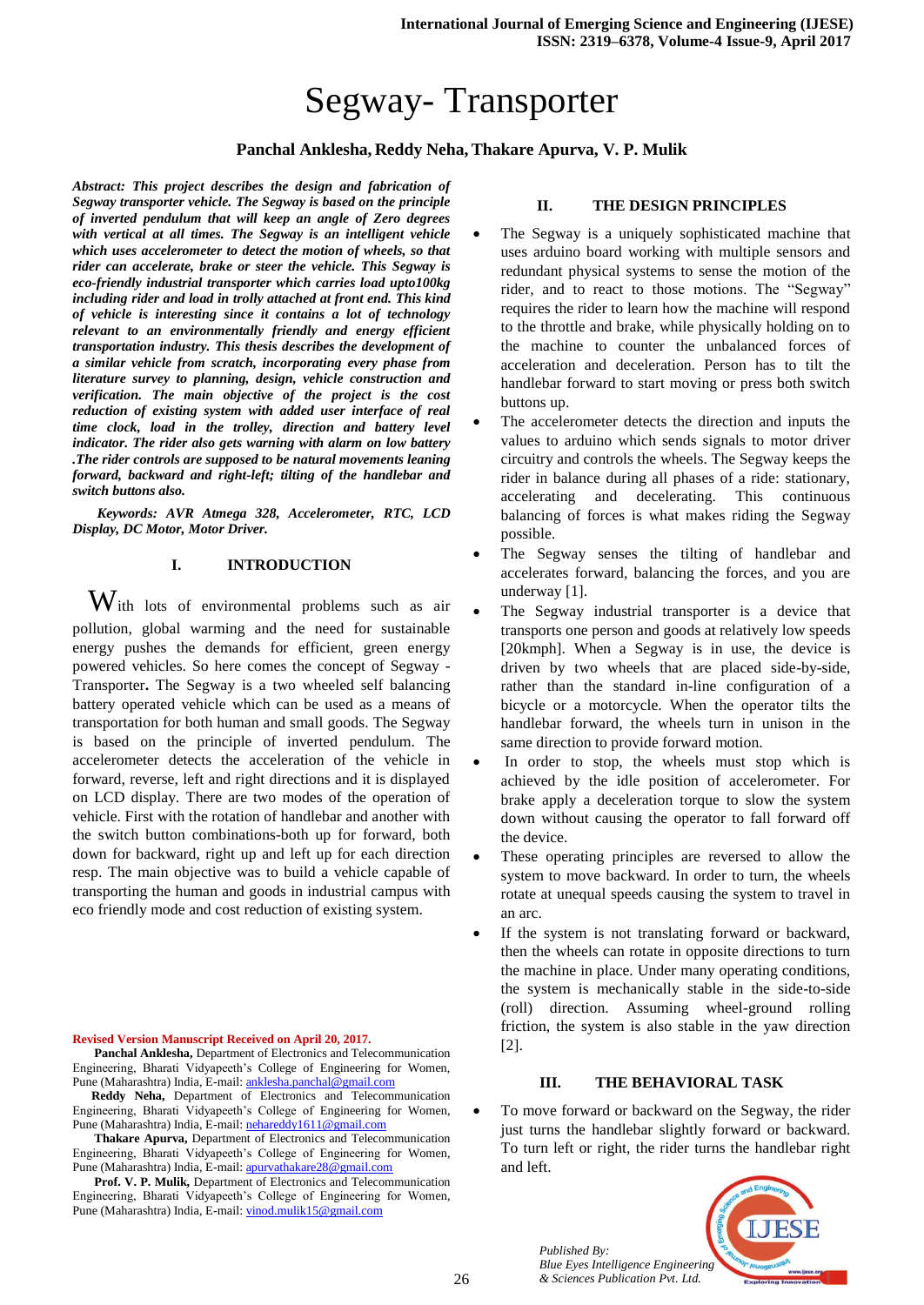- This balancing act is the most amazing thing about the Segway, and it is the key to its operation. To understand how this system works, it helps to consider Kamen's model for the device - the human body.
- If you stand up and lean forward, so that you are out of balance, you probably won't fall on your face. Your brain knows you are out of balance, because fluid in your inner ear shifts, so it triggers you to put your leg forward and stop the fall. If you keep leaning forward, your brain will keep putting your legs forward to keep you upright. Instead of falling, you walk forward, one step at a time.
- The Segway does the same thing, except it has wheels instead of legs, a motor instead of muscles, a microprocessors instead of a brain and an accelerometer instead of an inner-ear balancing system. Like your brain, the Segway knows when you are leaning forward. To maintain balance, it turns the wheels at just the right speed, so you move forward.



#### **Fig.1 Behavioral task of the Segway-Transporter**

## **IV. THE PRESENT SYSTEM**

The present system consist of

## **1. Brushless Dc Motors**

Brushless Dc Motors Two 250W brushless dc hub motors are used. They have been selected over normal Dc motors as they have a better power/weight ratio , greater efficiencyand hence are more compact ,robust and reliable . The absence of a commutator and carbon brushes (which are subjected to mechanical wear and tear due tofriction) enables this type of motor to have a longer life. The armature is the stationary part and has three coils , while the rotor is a permanent magnet. Eachmotor has three hall sensors used to detect the position of the rotor. The stator speed Ns and the rotor speed Nr are both the same at steady state as this is asynchronous motor . The rotor speed Nr is measured by taking feedback from the hall sensors while the stator speed Ns is the frequency at which you alternately switch the coils. By taking feedback Nr and Ns are kept the same. Hence the speed of the rotor is directly proportional to the frequency of switching and the output torque is inversely proportional to the frequency of switching.

# **2. Wheels**

Two small wheels are used. The outer diameter of the motor almost matches the rim size and hence mounting the motor in these wheels is considerably easier. By using a mechanical structure of mild steel the motors are mounted above the wheels.

# **3. Mechanical structure**

The entire structure is made of mild steel. After both the motors are individually connected to the wheels three rectangular sections are connected between them .They are welded at both the ends. A rectangular platform is fitted on these sections. A vertical rod is screwed on this platform with a rectangular rod welded at the top end. The rider stands on the platform and takes support from the vertical rod.

#### **4. Accelerometer**

ADXL335 is complete 3axis accelerometer with signal conditioned voltage outputs which measures acceleration magnitude and direction with a minimum full scale range of  $+/-$  3g. It measures all non contact forces and hence its reading is also affected by pseudo forces due to acceleration. The analog output is connected to the ADC input of the microcontroller.

### **5. Microcontroller**

AVR Atmel Atmega328 microcontroller is used. It is a 8-bit microcontroller and it can run at a maximum clock frequency of 16 MHz. It has various timers analog to digital converts and supports various protocols of data transfer. In this board there are three basic parts – the first part has the power supply circuit where from any input voltagebetween 7 to 36 V is converted to 5V and given to the microcontroller. For this a switching regulator is used to convert the input to around 5.5V and then a low dropout regulator is used to convert 5.5V to regulated 5V. This method is used as it is more efficient and reliable. Only using a linear regulator is not efficient as all the excess voltage is just dropped across the regulator and it gets heated up and may blow off when used for a long time. While a switching regulator switches the input and converts it to the desired voltage , it is about 85-90% efficient. An external crystal of 16 MHz is connected between the XTAL1 and XTAL2 pins and load capacitances of 22pf are connected from each pin to ground.

#### **6. Motor Drivers**

They need an analog signal for speed control and a digital signal for direction control. These both are generated from the microcontroller. Four relays are used, two for each motor driving purpose. The combinations of 4 relay's ON-OFF conditions decide the driving condition of motor. The speed is kept fixed 20kmph.

# **V. BLOCK DIAGRAM**



*& Sciences Publication Pvt. Ltd.*

27